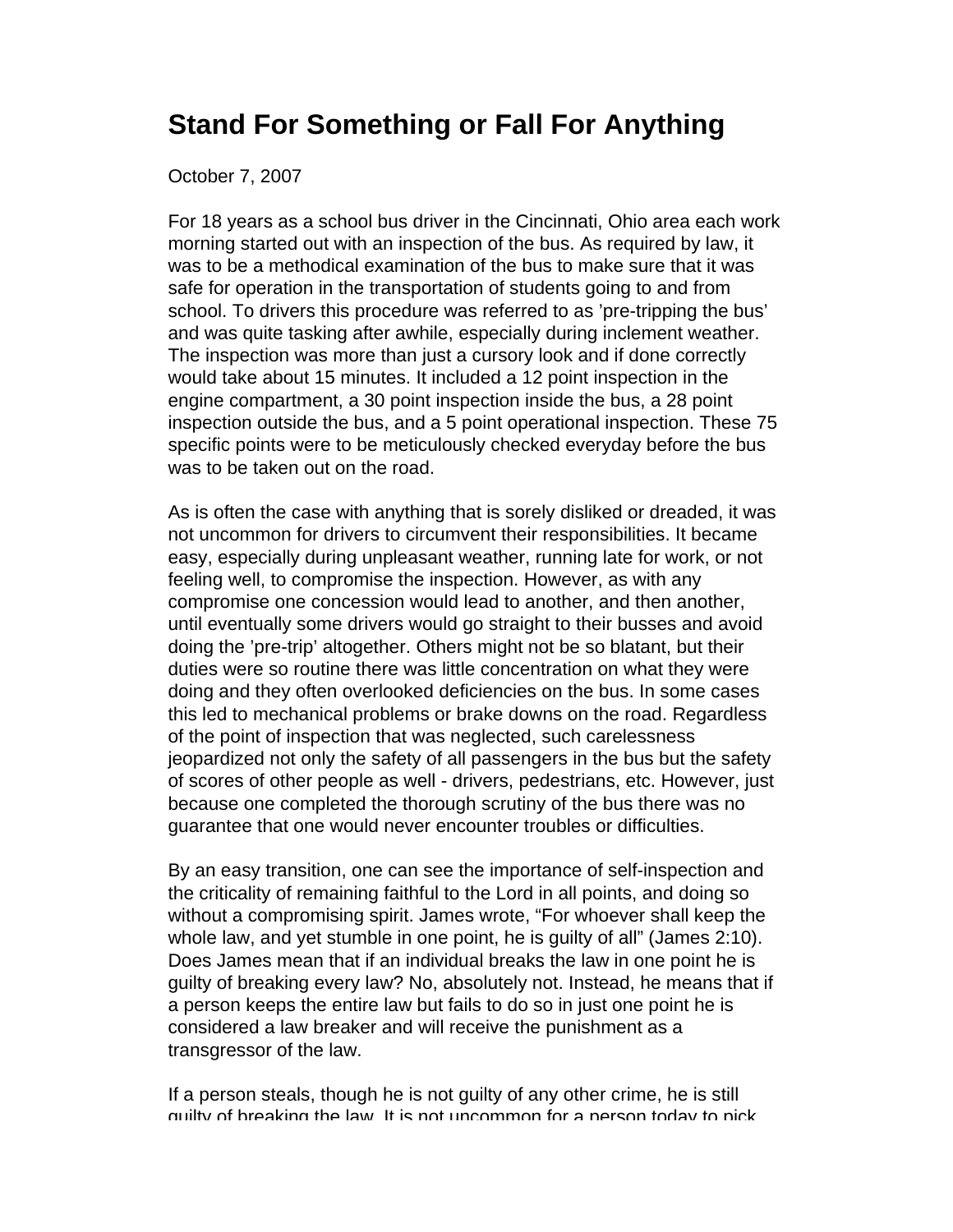and choose the laws he wants to obey under the perception that some laws are more important than others. For example, while one would not rob a bank he very well might rob the government by lying and cheating about his income taxes. This person is still guilty of breaking the law. James is telling the readers that one may take great strides to obey Christ in everything but then in one point carelessly trips and commits a sin; when he does so he is guilty as a lawbreaker, "for sin is the transgression of the law" (1 John 3:4).

A person is not free to pick and choose the laws of God according to his tastes and preferences as though he's walking through a spiritual smorgasbord with a wide variety of options upon which to feast while he discards the rest. He cannot emphasize the commands which he feels is of paramount importance while minimizing the obedience to other commands with a compromising spirit. A case in point would be the person who emphasizes the importance of being faithful to the Lord but then because his job demands it, or because he's on vacation, or visiting family, etc., he compromises his allegiance by forsaking the assembling of the saints (Hebrew 10:25) on the first day of the week when this is the example found in the New Testament for when the Lord's supper is to be observed (Acts 20:7).

As is often the case, when a person compromises God's will he continues to drift further into apostasy. In an attempt to justify himself and the sinful behavior in which he's engaged, the Bible is relegated to a book of minor relevance and God is demoted to nothing more than a grandfather image who will turn his head from certain infractions without imposing a penalty for the transgressions committed. Don't be deceived in thinking that you can bargain with God on what to obey and not obey; and don't be duped by the devil to believe that there is such a thing as partial obedience. Saul thought there was and God removed him from being King (see 1 Samuel 13 & 15).

If a Christian will not stand for the truth and against error, for right and against wrong, for godliness and against ungodliness, for morality and against immorality, for righteousness and against unrighteousness, for purity and against impurity, for knowledge and against ignorance, for God and against Satan, for the Bible and against every article opposing it, then he is clothed with the fence-riding spirit of compromise.

The difference between a thermometer and a thermostat is that the former measures the temperature and the latter regulates it. If a Christian follows the crowd, when the crowd is wrong, then the Christian is wrong as well. When a Christian is tossed to and fro with every wind of doctrine and vacillates like a rooster weather vane atop the country barn, then he's